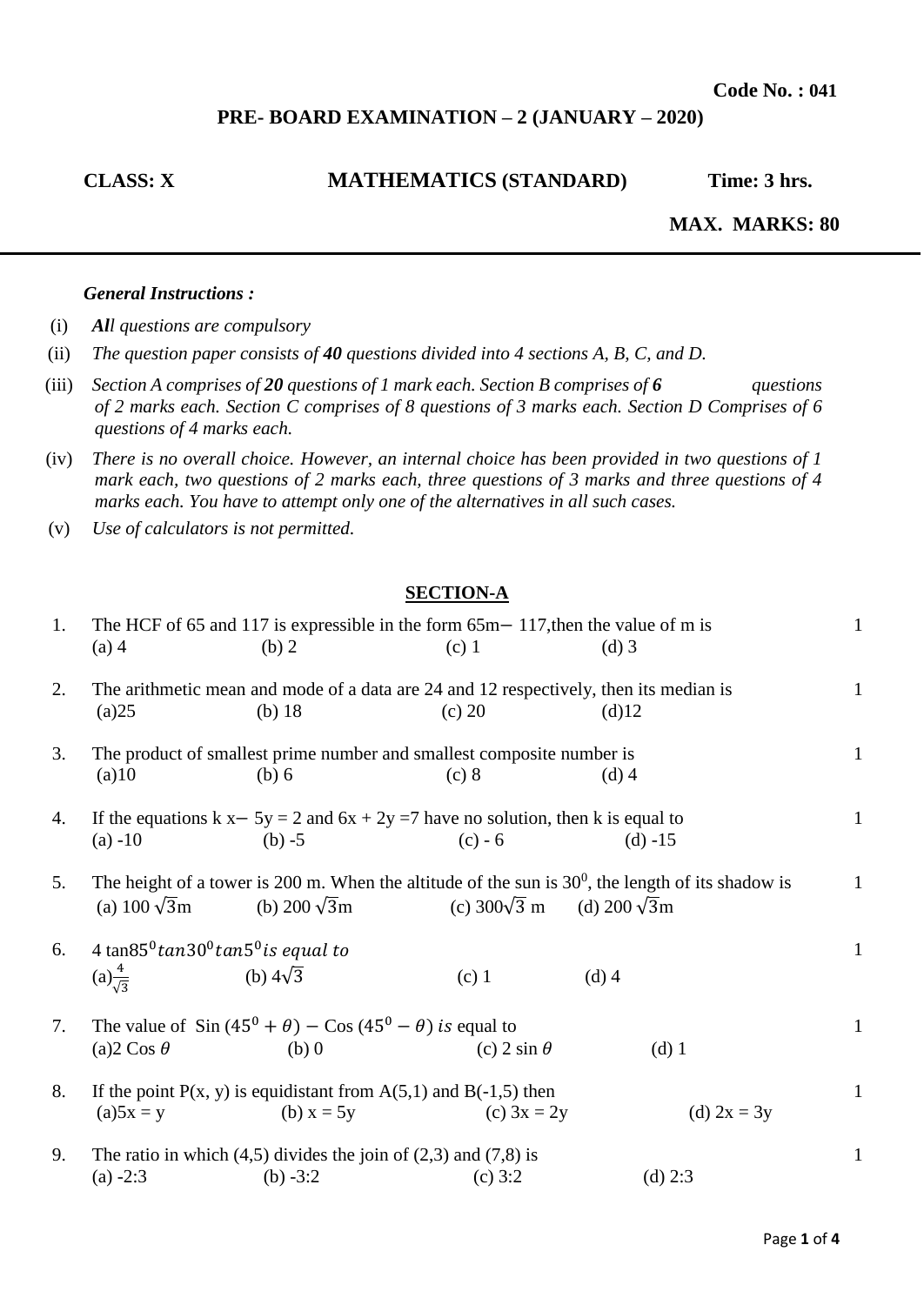| 10. | If k, $2k-1$ and $2k+1$ are three consecutive terms of an AP, the value of k is<br>$(a) -2$<br>$(b)$ 3                                            | $(c) -3$  | $(d)$ 6 | $\mathbf{1}$ |
|-----|---------------------------------------------------------------------------------------------------------------------------------------------------|-----------|---------|--------------|
| 11. | A cylinder with base radius of 8cm and height 2cm is melted to form a cone of height 6cm. The<br>radius of the cone is                            |           |         | $\mathbf{1}$ |
| 12. | If $\alpha, \beta$ are the zeroes of polynomial $f(x) = x^2 - p(x + 1) - c$ , then $(\alpha + 1) (\beta + 1) =$                                   | OR        |         | $\mathbf{1}$ |
|     | If $\alpha$ , $\beta$ are the zeroes of $f(x) = px^2-2x+3p$ and $\alpha + \beta = \alpha\beta$ then the value of p is                             |           |         |              |
| 13. | The sides of two triangles are in the ratio 4:9. Areas of these triangles are in the ratio                                                        |           |         | $\mathbf{1}$ |
| 14. | Two different coins are tossed simultaneously. The probability of getting at least one head is                                                    |           |         | $\mathbf{1}$ |
| 15. | The first term of an AP is p and its common difference is q. The $10^{th}$ term is                                                                |           |         | $\mathbf{1}$ |
| 16. | The decimal expansion of the rational number $\frac{43}{2453}$ will terminate after how many places of<br>decimals?                               |           |         | $\mathbf{1}$ |
| 17. | Two poles of heights 6m and 11m stand on a plane ground. If the distance between their feet is<br>12m, find the distance between their tops.      |           |         | $\mathbf{1}$ |
| 18. | If TP and TQ are two tangents to a circle with center O so that $\angle POQ = 110^0$ ,<br>then find $\angle PTQ$ .                                | <b>OR</b> |         | $\mathbf{1}$ |
|     |                                                                                                                                                   |           |         |              |
|     | If the radii of two concentric circles are 4cm and 5cm, then find the length of each chord of one<br>circle which is tangent to the other circle. |           |         |              |
| 19. | Find the sum of the first 25 terms of an AP whose nth term is given by $a_n = 2-3n$                                                               |           |         | $\mathbf{1}$ |

20. If one root of the quadratic equation  $2x^2 + kx - 6$  is 2, find the value of k. Also find the other root. 1

# **SECTION –B**

|     | 21. How many numbers of two digits are divisible by 7?                                                                                      |   |
|-----|---------------------------------------------------------------------------------------------------------------------------------------------|---|
| 22. | Prove that the tangent lines at the end points of a diameter of a circle are parallel.                                                      |   |
| 23. | ABC is a right triangle right angled at B. Let D and E be any points on AB and BC respectively.<br>Prove that $AE^2 + CD^2 = AC^2 + DE^2$ . | 2 |

**OR**

ABC is a right triangle right angled at C. Let  $BC = a$ ,  $CA = b$ ,  $AB = c$  and let p be the length of the perpendicular from c on AB.

Prove that  $(i)$  cp =ab

(ii) 
$$
\frac{1}{p^2} = \frac{1}{a^2} + \frac{1}{b^2}
$$

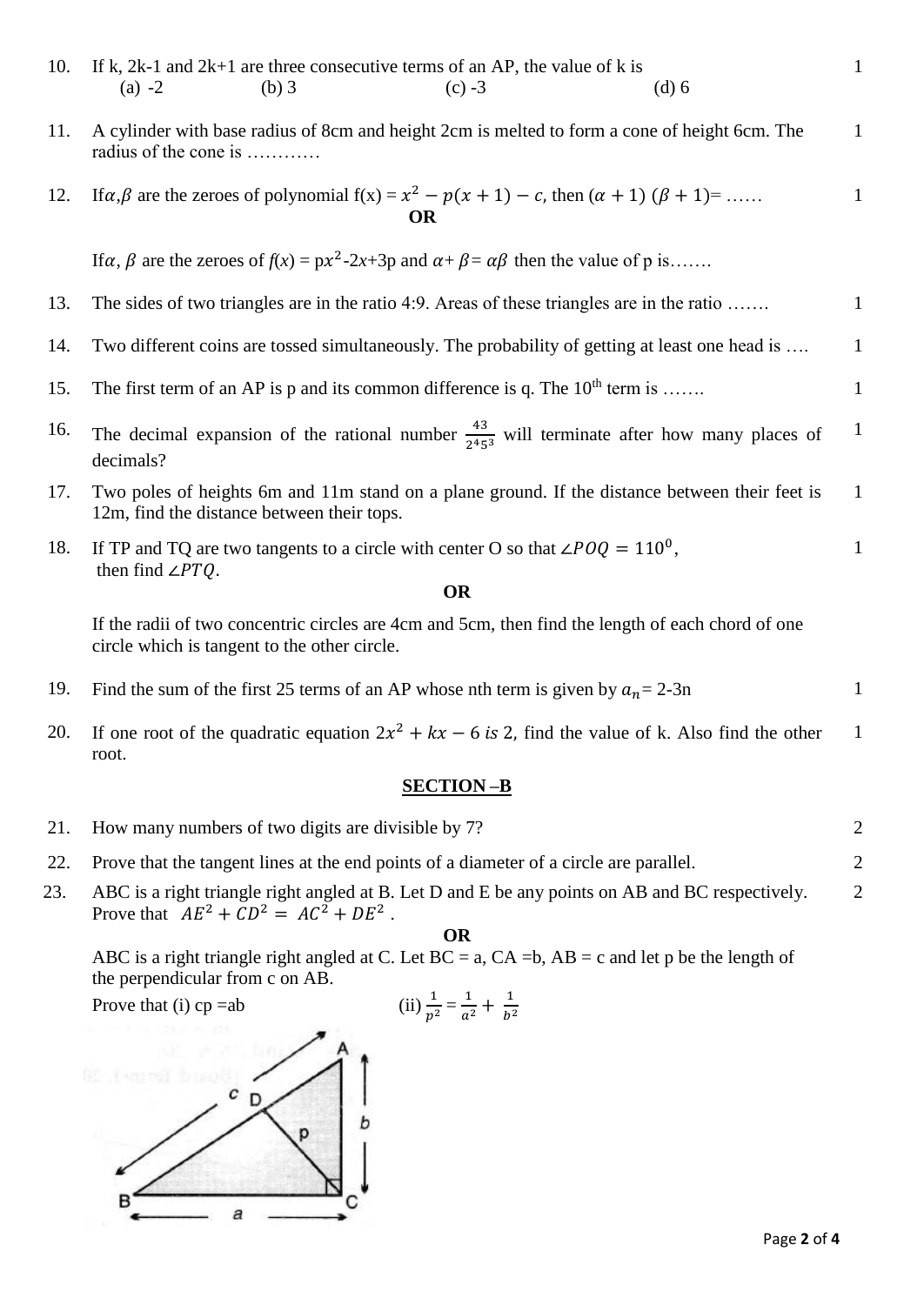- 24. Two men on either side of the cliff 80m high observes the angles of elevation of the top of the cliff to be  $30^0$  and  $60^0$  respectively. Find the distance between the two men. 2
- 25. Find the probability that a number selected at random from the numbers 1,2,3…..35 is a (i) Prime number  $(i)$  multiple of 5
- 26. A 20m deep well with diameter 7m is dug and the earth from digging is evenly spread out to form a platform 22m by 14m. Find the height of the platform. 2

#### **OR**

A cone of height 24cm and radius of base 6cm is made up of modelling clay. A child reshapes it in the form of a sphere. Find the radius of the sphere.

### **SECTION – C**

- 27. Given that HCF(435,725) = 145, find LCM(435,725) 3
- 28. If the m th term of an AP is  $\frac{1}{n}$  and the nth term is  $\frac{1}{m}$ , show that the sum of mn terms is  $\frac{1}{2}$  (mn +1) **OR** 3

The sum of the  $4<sup>th</sup>$  and  $8<sup>th</sup>$  term of an AP is 24 and the sum of its  $6<sup>th</sup>$  and  $10<sup>th</sup>$  term is 44. Find the first three terms of the AP.

- 29. Places A and B are 100 km apart on a high way. One car starts from A and another from B at the same time. If the cars travel in the same direction at different speeds, they meet in 5 hours. If they travel towards each other, they meet in 1 hour. What are the speeds of the two cars? 3
- 30. If the polynomial  $6x^4 + 8x^3 + 17x^2 + 21x + 7$  is divided by another polynomial  $3x^2 + 4x + 1$ , the remainder comes out to be ax +b, find a and b. 3

#### **OR**

Obtain all the zeroes of the polynomial  $f(x) = 3x^4 + 6x^3 - 2x^2 - 10x - 5$  if two of its zeroes are √ 5  $rac{5}{3}$  and  $-\sqrt{\frac{5}{3}}$  $\frac{3}{3}$ .

- 31. Find the value of k for which the points  $(7,-2)$ ,  $(5, 1)$  and  $(3,k)$  are collinear. 3
- 32.

Prove that  $\sin A$  (1+tan A) + cos A (1+cot A) = sec A+ cosec A.

#### **OR**

33. If Sec $\theta$  +  $tan\theta$  = m, show that  $\frac{m^2-1}{m^2+4}$  $\frac{m-1}{m^2+1} = \sin\theta.$ Find the area of the shaded region in the figure if ABCD is a square of side 14 cm and APD and BPC are semicircles.

3

3

2